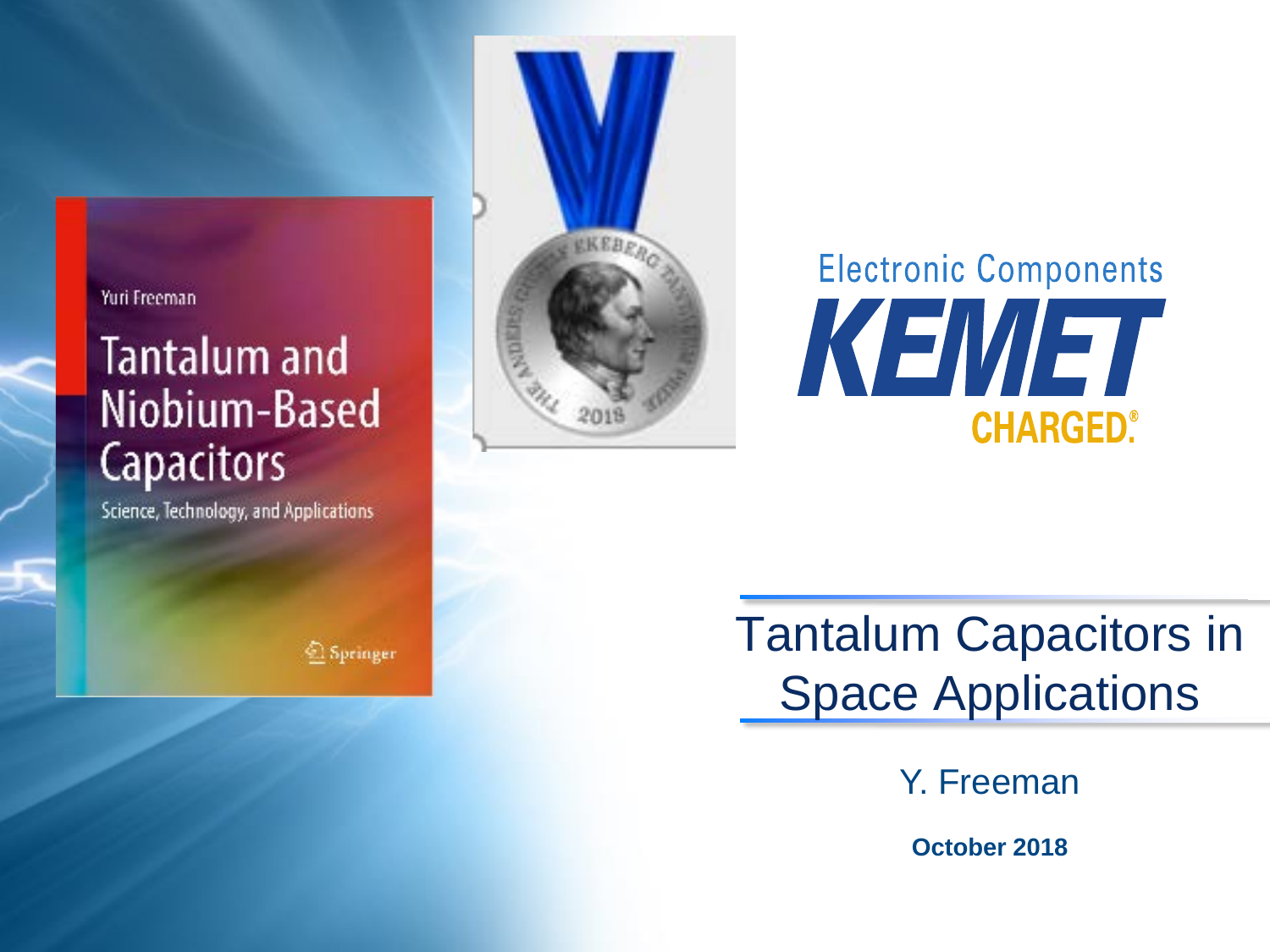## **Efficiency**





**Charge time ≤ 8s**

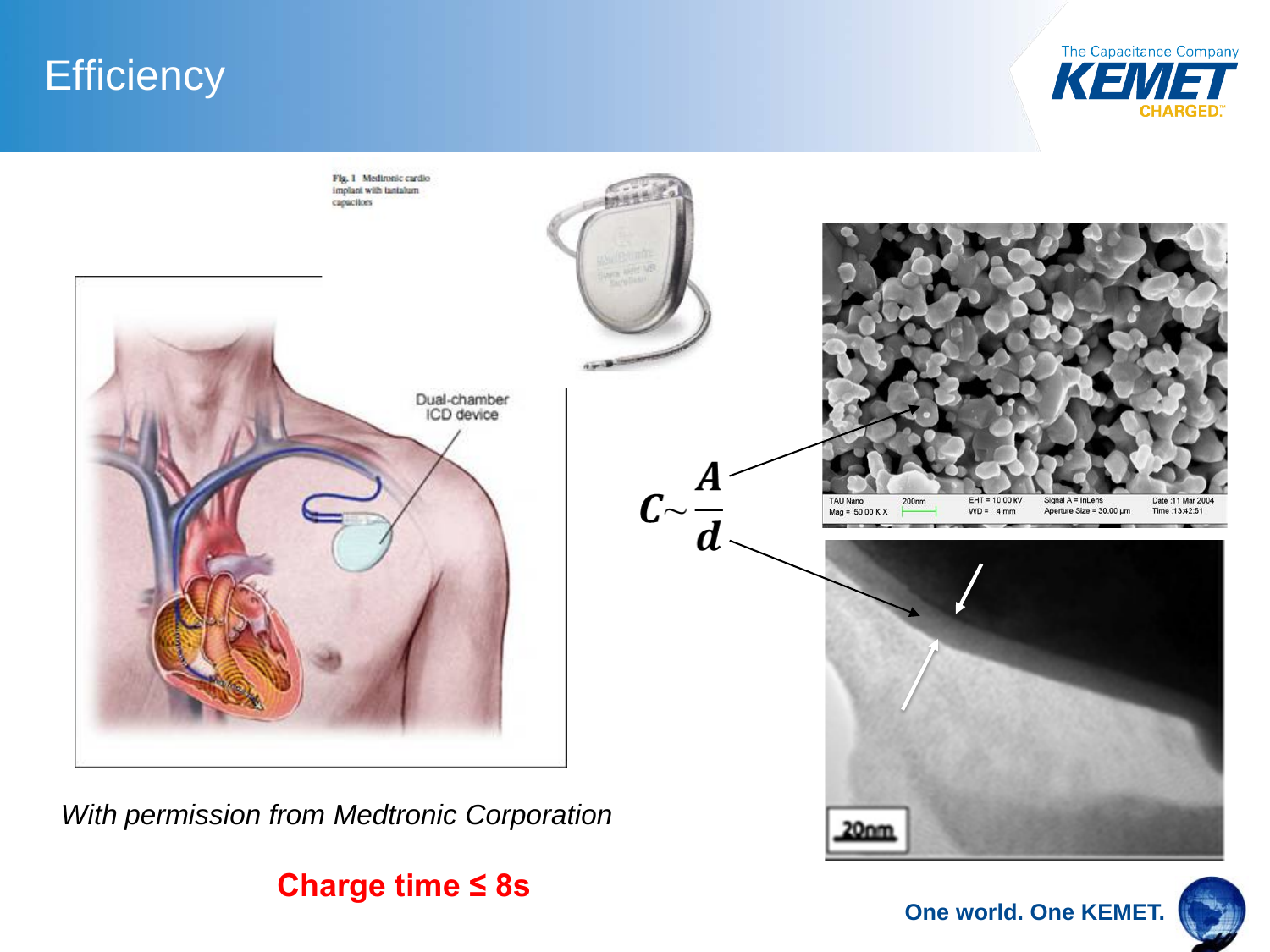Entropy



**Entropy** 

Fig. 1.2 TEM image of the amorphous anodic oxide film formed on crystalline tantalum (the white spots represent individual atoms)



#### Entropy (instability) increases with dielectric thickness (voltage)



Fig. 1.14 SEM image of the anodic oxide film

#### **One world. One KEMET.**

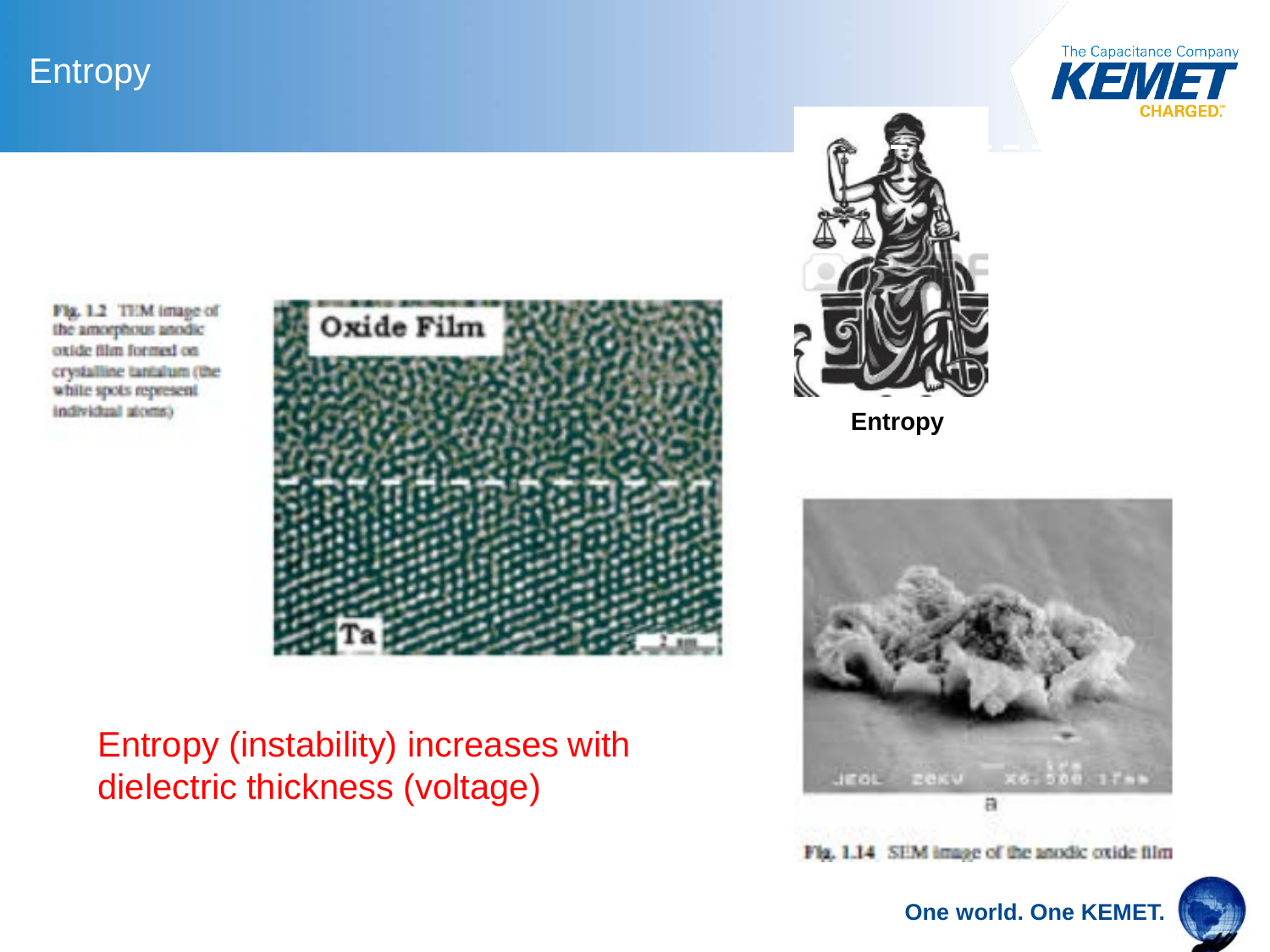# F-Tech and SBDS





**F-Tech**



(verified on every production lot)



#### Crystallization will happen, but this can occur in 100 hours or 100 years

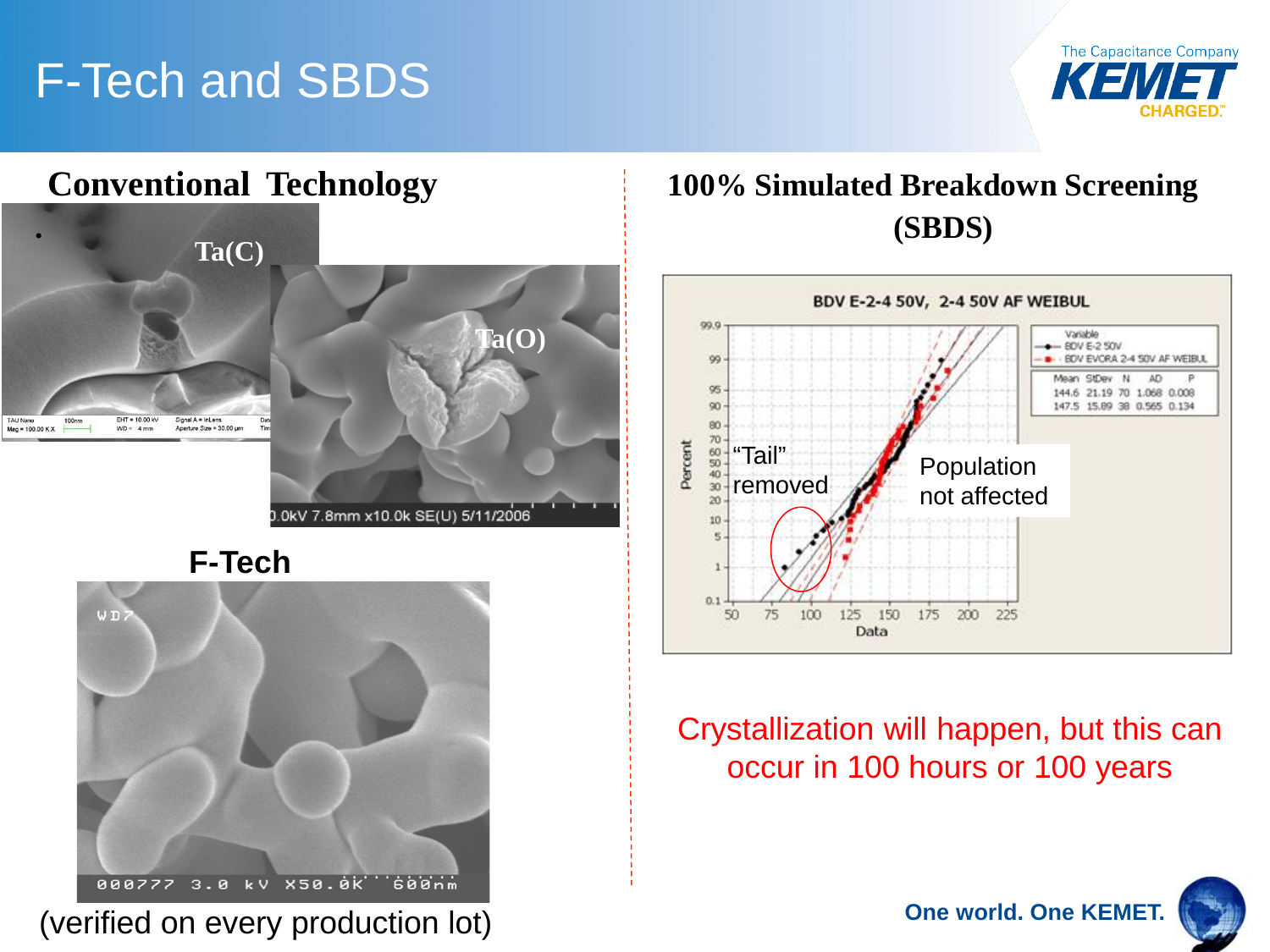De-rating



 $\frac{t_1}{t_2} = \left(\frac{V_2}{V_1}\right)^n exp\left[\frac{E_a}{kT}\left(\frac{1}{T_1}-\frac{1}{T_2}\right)\right]$ 

 $V_{50}$ /V  $\approx 10$ 

Fig. 3.19 MnO<sub>2</sub> tantalum capacitors: D-case 4.7 µF, 50 V (left), and A-case 4.7 µF, 25 V (right)





**One world. One KEMET.**

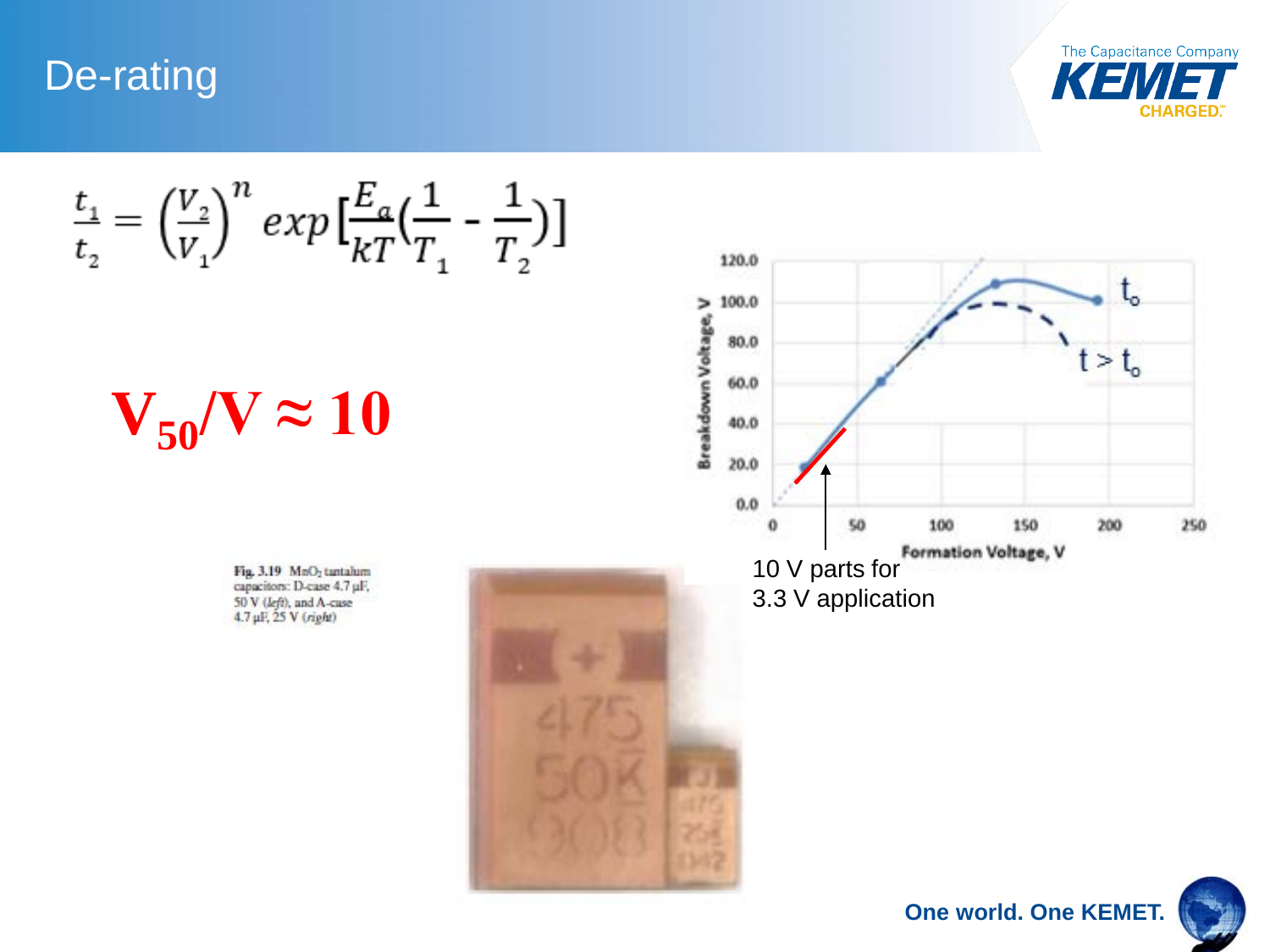## Hi-Rel and COTS vs. Commercial (Automotive)

|                                | <b>MIL-PRF-55365</b><br><b>T-Level</b> | <b>MIL-PRF-55365</b>            | <b>COTS</b>                            | <b>Commercial</b> |                                 |
|--------------------------------|----------------------------------------|---------------------------------|----------------------------------------|-------------------|---------------------------------|
| <b>KEMET Series</b>            |                                        | 409/419/429/492 409/419/429/492 | 497*                                   | 490/491           |                                 |
| <b>DPA</b>                     | Χ                                      |                                 |                                        |                   |                                 |
| 100% X-ray                     | X                                      |                                 |                                        |                   |                                 |
| <b>Group C Testing</b>         | χ                                      |                                 |                                        |                   |                                 |
| +3 Std Dev Screening           | X                                      |                                 |                                        |                   |                                 |
| <b>Established Relaibility</b> | <b>B, C, D</b>                         | <b>B, C, D</b>                  | <b>B, C</b>                            |                   |                                 |
| <b>Surge Current</b>           | X                                      | X                               | X                                      |                   |                                 |
| <b>Mil Maintenance</b>         | X                                      | X                               |                                        |                   | Automotive: moisture resistance |
| F-TECH                         |                                        |                                 | optional                               |                   |                                 |
| <b>SBDS</b>                    |                                        |                                 | optional                               |                   |                                 |
|                                |                                        |                                 | <b>Made</b>                            |                   |                                 |
|                                |                                        |                                 | $\mathsf{I}$                           |                   |                                 |
|                                |                                        |                                 | $\mathbf{1}$ $\mathbf{2}$ $\mathbf{3}$ |                   | Ta-Ta2O5-Cathode                |

USA

Make "New Space" with reliable parts

The Capacitance Company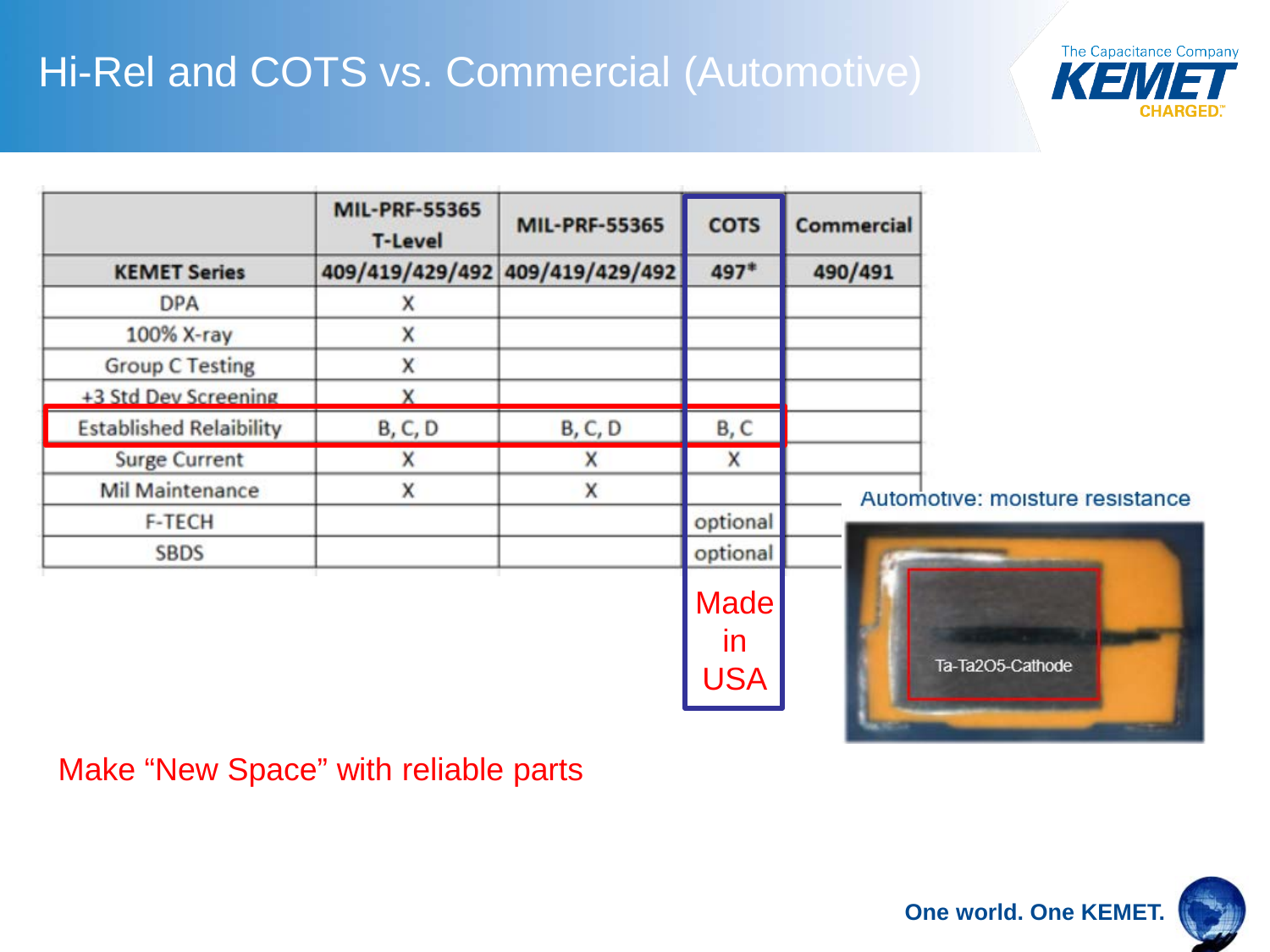### Cost Reduction







Fig. 3.3 Breakage of the tantalum anode sintered with 50,000 µC/g tantalum powder and formed to  $75V$ 



100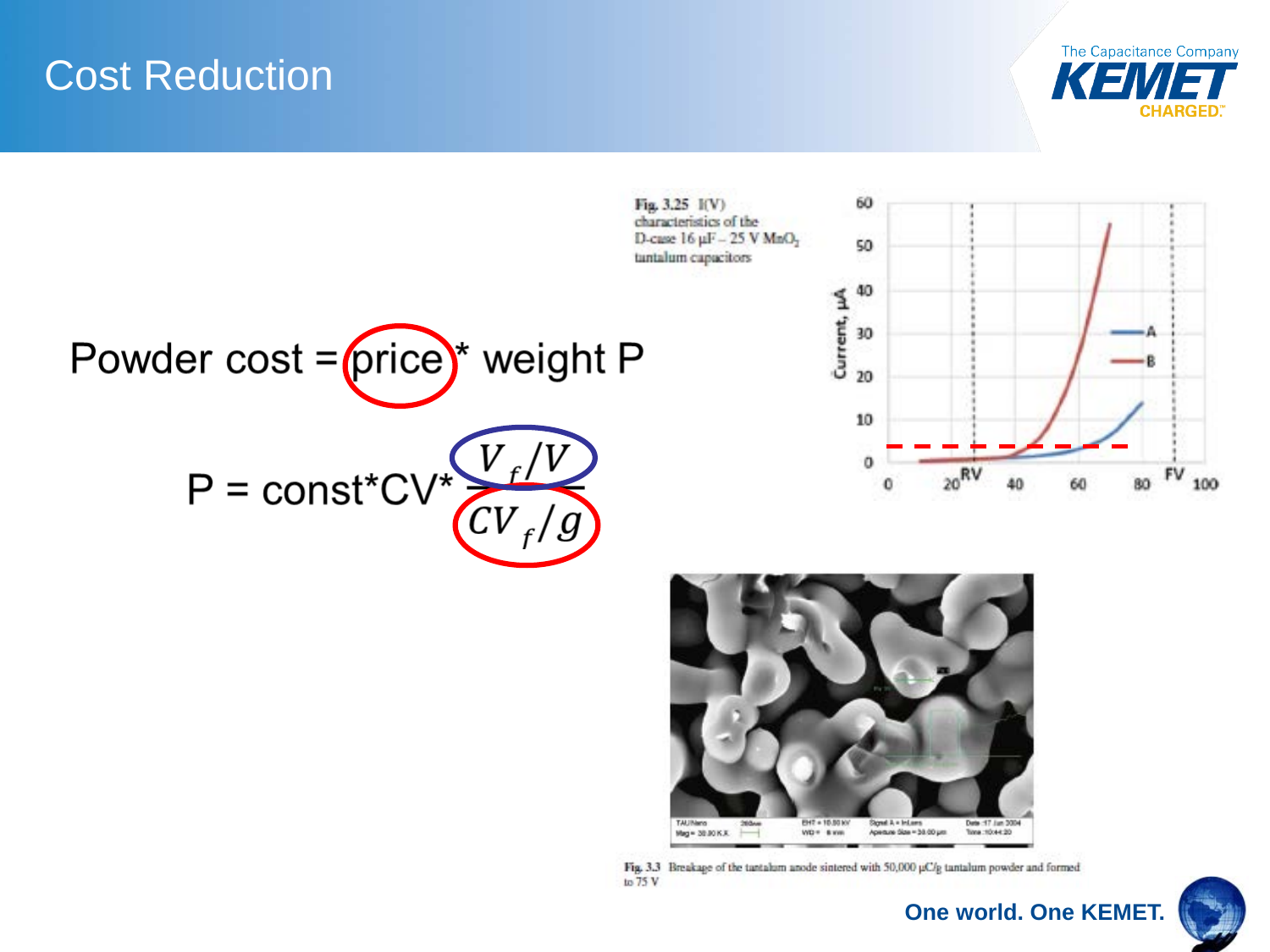#### Anomalous Charge Current (ACC) Bake out 125 C for 24 h plus two Pb-free reflow





Fig. 3.54 I(t) response to one pulse, V(t), applied at -200 °C to a W-case 470 µF - 6.3 V hybrid a) and pure in situ (b) polymer tantalum capacitors

Fig. 3.34 BDV vs. formation voltage in tantalum capacitors with F-Tech anode and either slurry PEDOT, in situ PEDOT, or MnO, cathode



JES 2014 - record number of citations

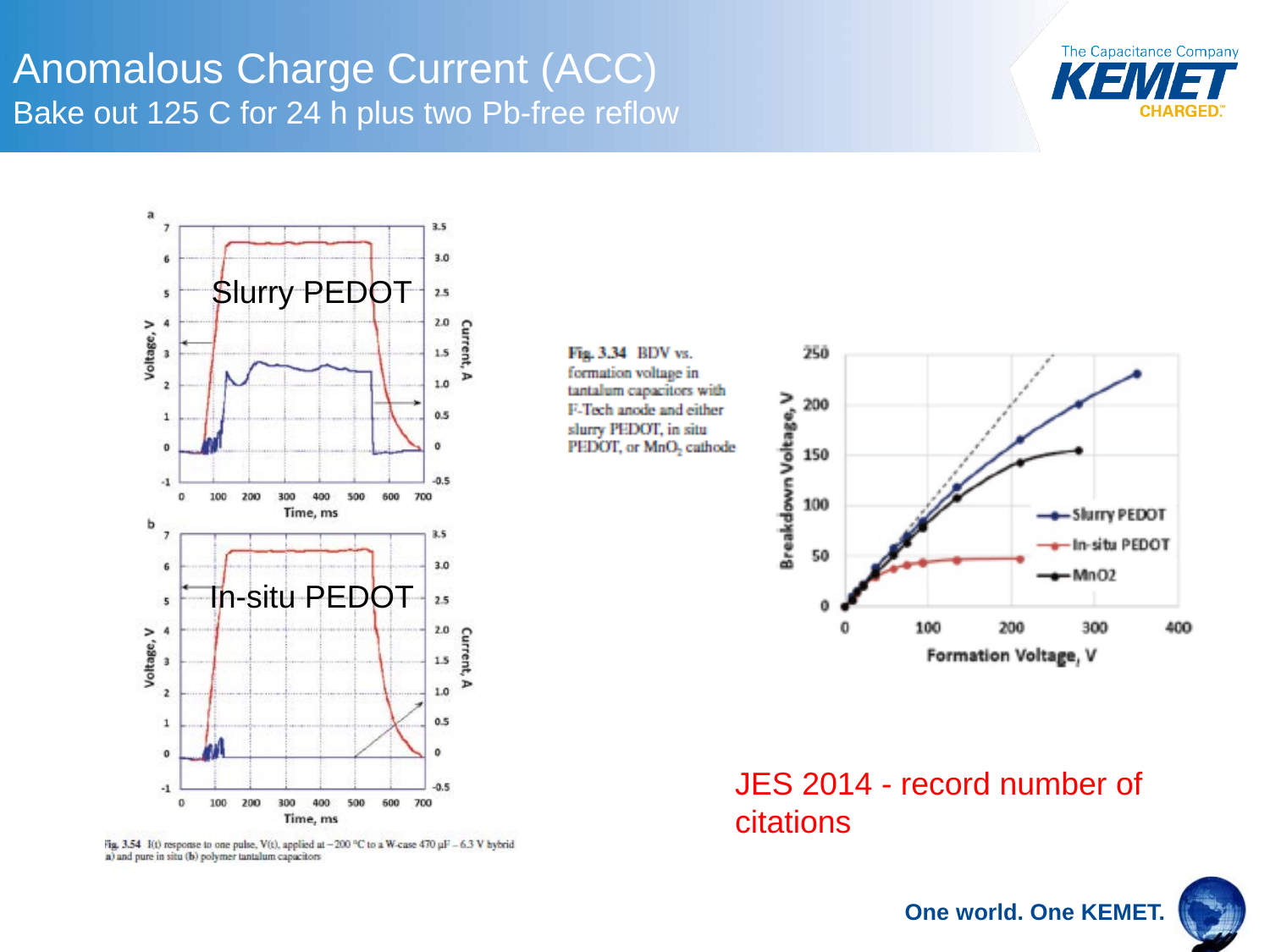## **Effects of Moisture**



#### Negative **Positive** Positive



Fig. 3.49 Moisture-related failures in PHS tantalum capacitors: popcorn effect  $(n)$ , delamination of the external carbon and silver layers  $(b)$ , silver migration  $(c)$ , and tin whiskers  $(d)$ 



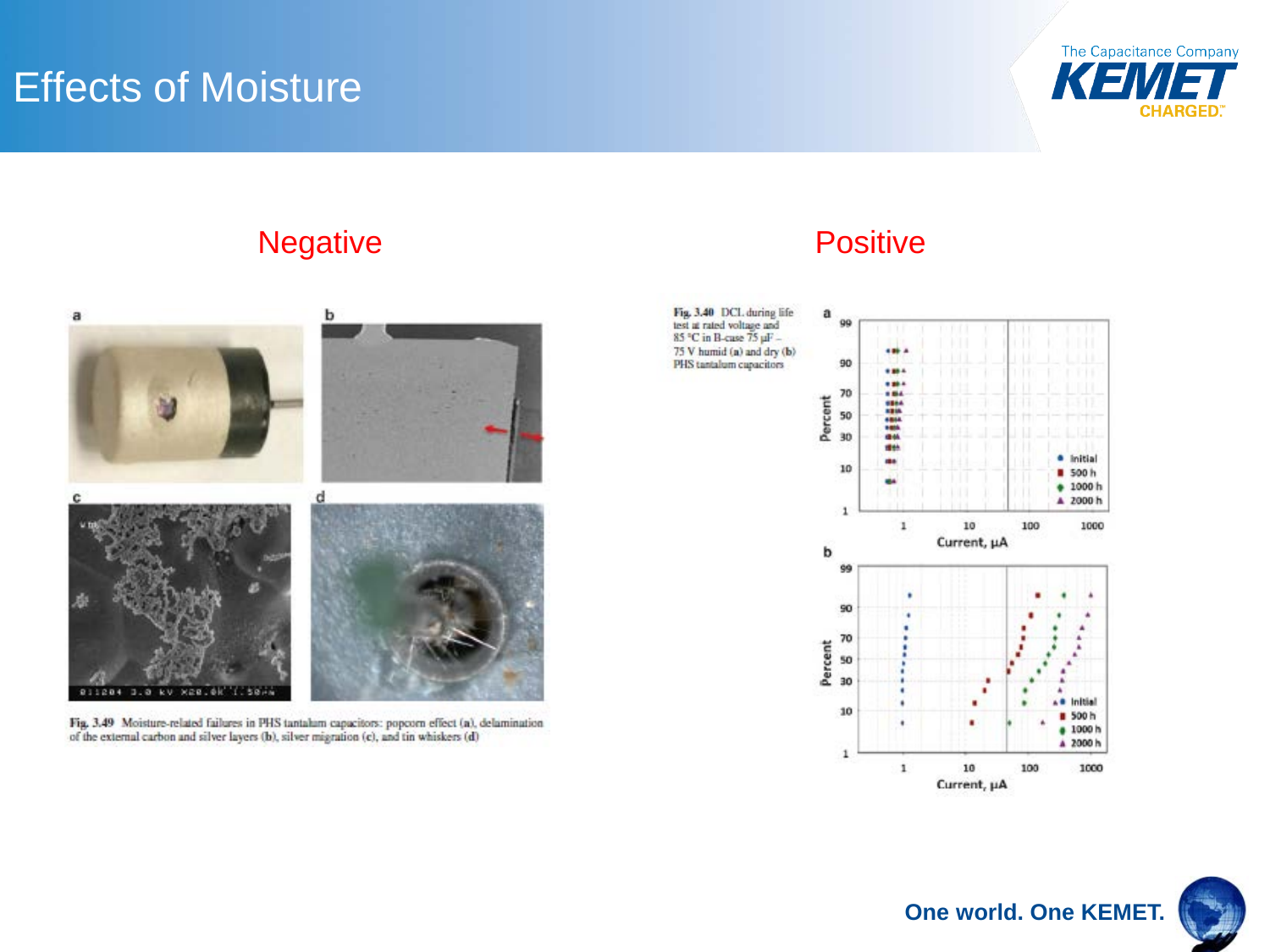#### ACC Control vs. New with Improved Anode  $dV/dt = 120$  V/s, V = 0.8 RV, T = 0 $^{\circ}$  C





Current @12.80V (mA)



Current at 28.00V during Ramp Testing at 0°C. T540D156M035. Batch 1A. 10 pcs.

#### $^{1\%}$ 5% 10% 20% 30% 50% 70% 80%  $0.1$  1 1  $10$  100 100 D:15-35 Control **I/Ith = 11.5**

90% 95%

Normal Percentile

Normal Percentile

99%

#### From high to low/no ACC with top reliability due to the anode improvement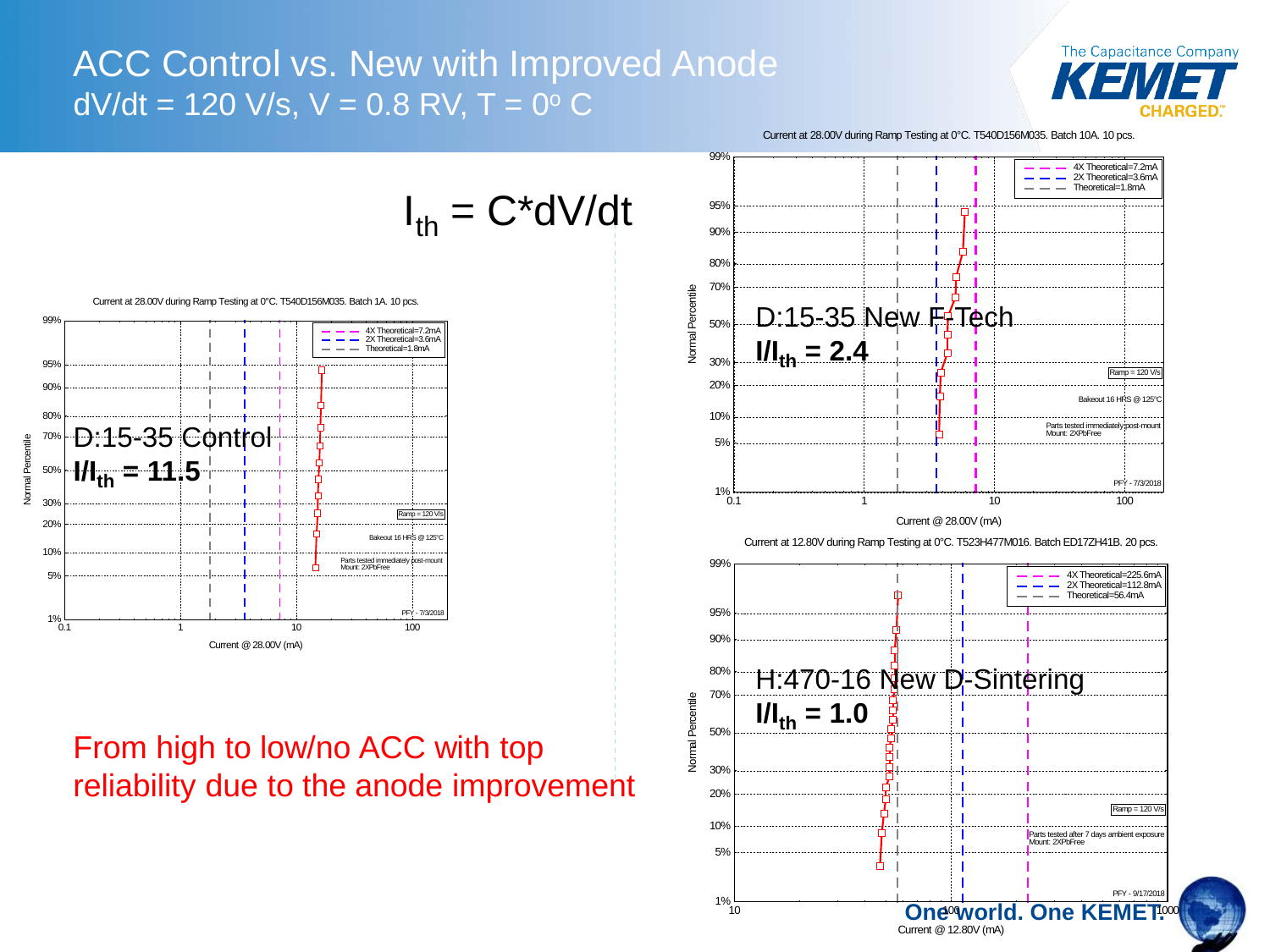## Evolution of Tantalum Capacitors





Fig. 4 ESR and maximum working voltage in different types of tantalum capacitors

PHS: on par with Wets in Voltage, 10x-100x lower ESR, MIL Qual